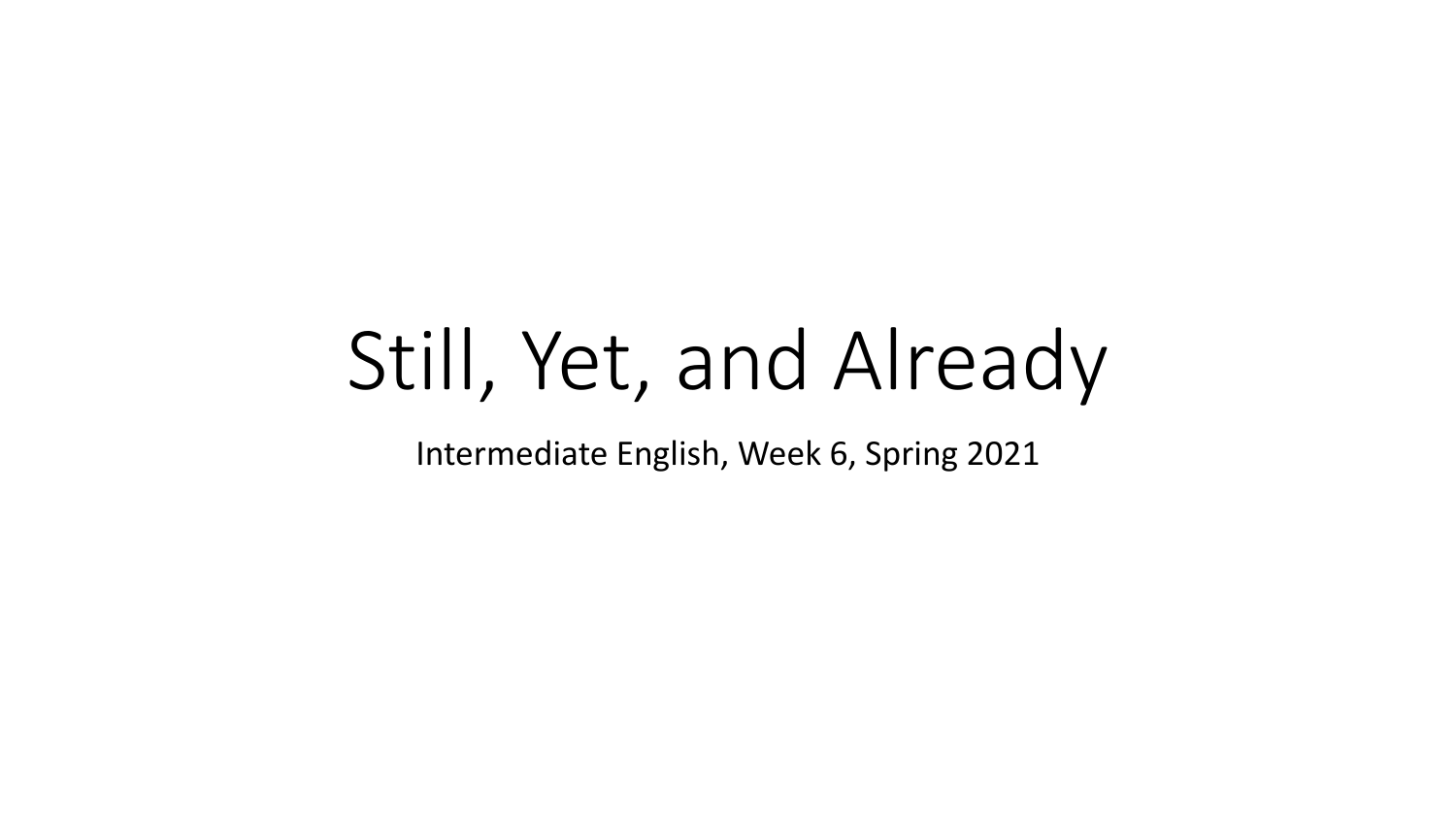### Adverbs

- An *adverb* is a word we use to give us more information about a verb
- Some adverbs tell us how often we do things, or how we do them
- Today, we'll look at three adverbs that give us more information about time: *still*, *yet*, and *already*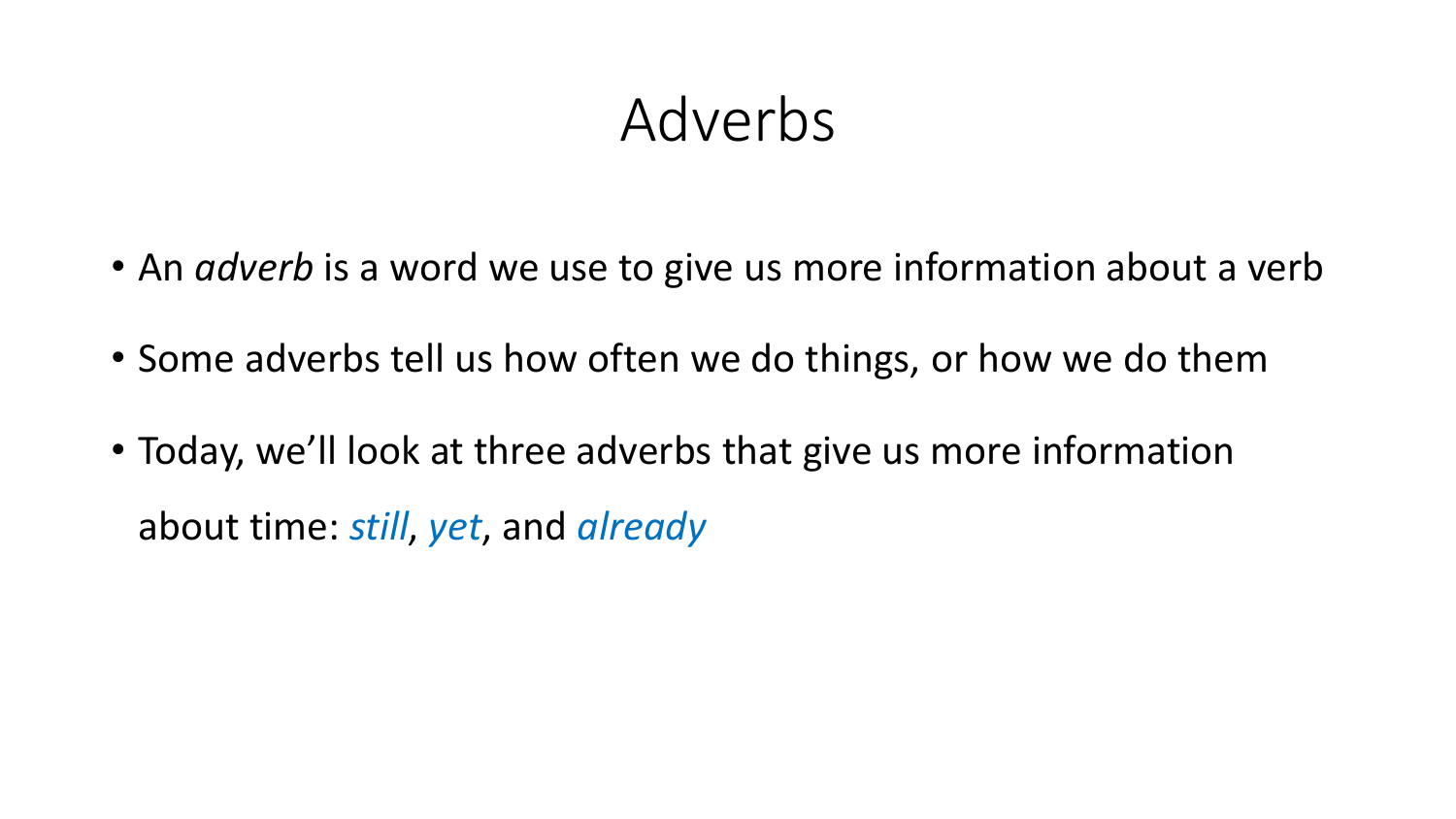# Still

- We use *still* for something that continues longer than you think, or something that hasn't changed
- It can be used in a positive or negative sentence
	- He graduated last year but he still doesn't have a job.
	- She is still sleeping even though it is 10 AM.
- Usually, *still* is in a present simple or present continuous sentence, but we can use it with other verbs too
	- I am still a university student. (present simple)
	- Yesterday it snowed, and it is still snowing today. (present continuous)
	- He felt sick, but he still wanted to go to the gym. (past simple)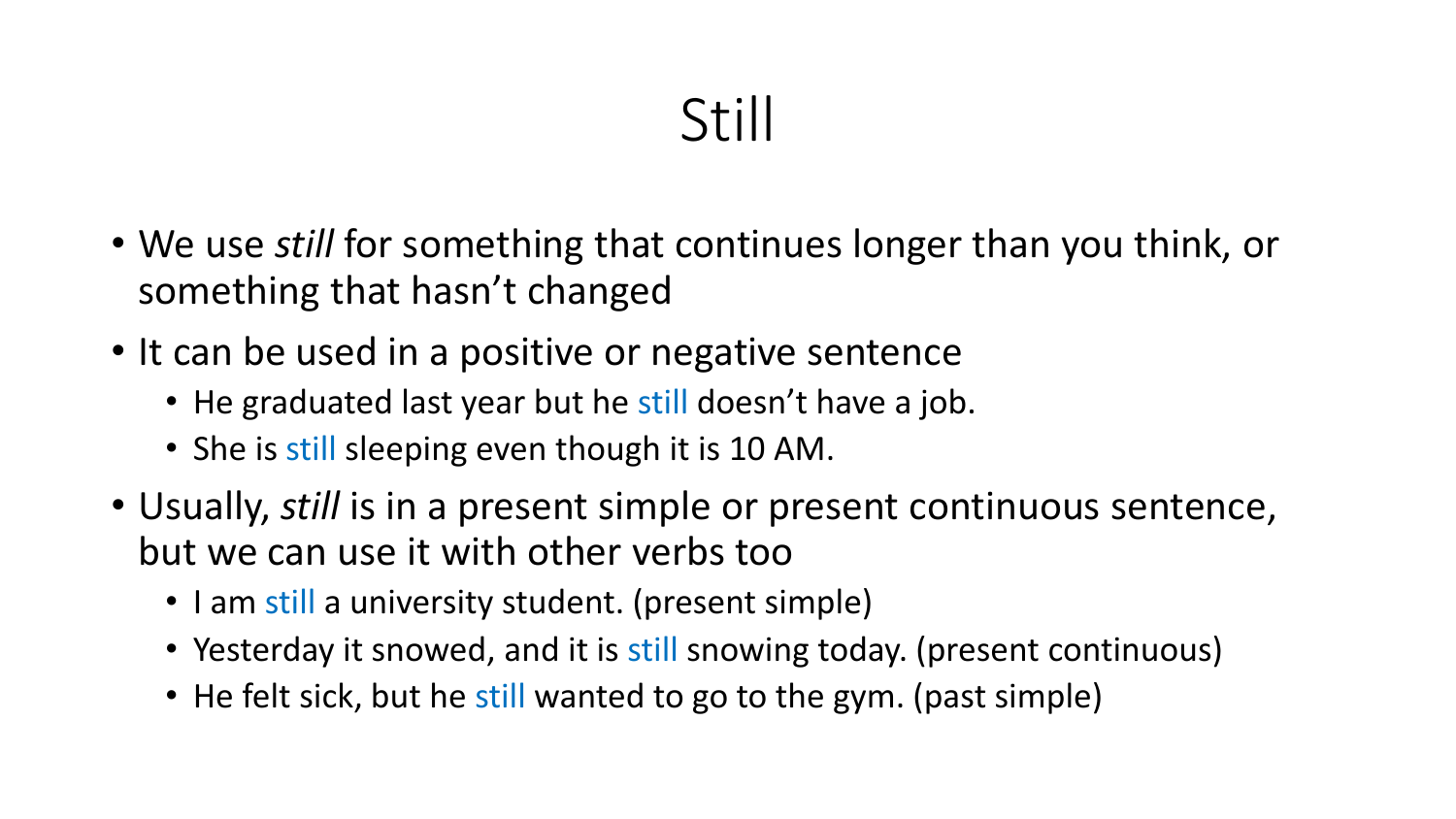- *Yet* means something has not happened earlier than now
- Usually we use it in a negative sentence
	- He isn't here yet.
- We often use *yet* with a present verb present simple, present continuous, or present perfect
	- I am not finished with my homework yet. (present simple)
	- We aren't leaving the house yet. (present continuous)
	- They haven't started their new job yet. (present perfect)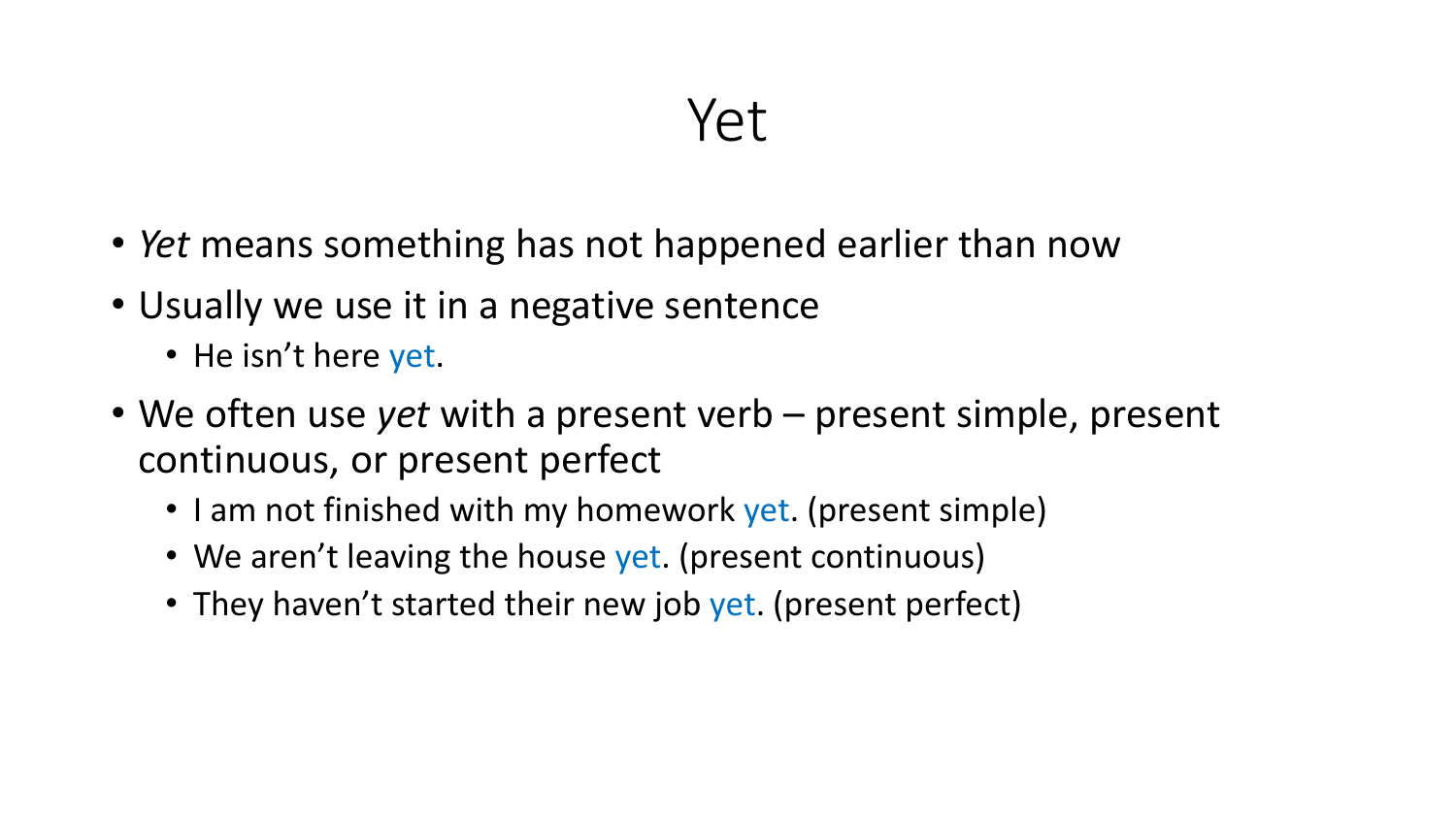# Already

- *Already* is used with something that happened before now or by now
- Use it in a positive sentence. (For negative sentences, use *yet*)
	- The children already finished their homework.
- It can be used with present or past verbs
	- We already saw that movie. Let's watch a different one. (past simple)
	- I am already at the restaurant. (present simple)
	- She is only 4 years old, but she has already learned the piano. (present perfect)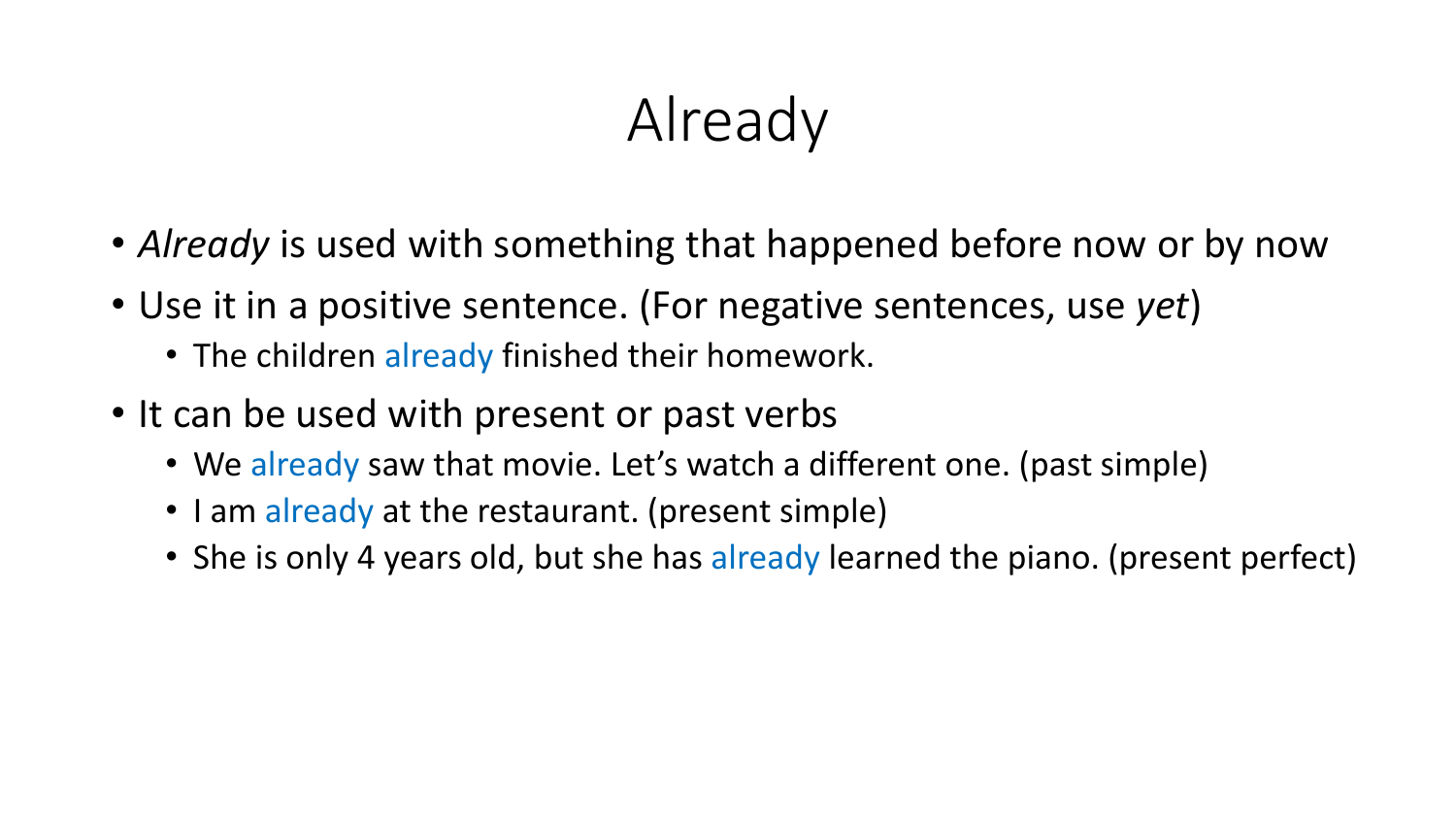# Using still/yet/already in a sentence

- *Still* goes in the middle of a sentence. Use it **after** *be* verbs and **before** other verbs
	- The plumber is still fixing the sink.
	- She still works at the hospital.
- *Yet* is usually at the end of a sentence
	- I'm not ready to go yet!
	- The students haven't graduated yet.
- *Already* is like *still*. It goes **after** *be* verbs and **before** other verbs
	- We are already at the restaurant.
	- He already has a bicycle, so he doesn't need a new one.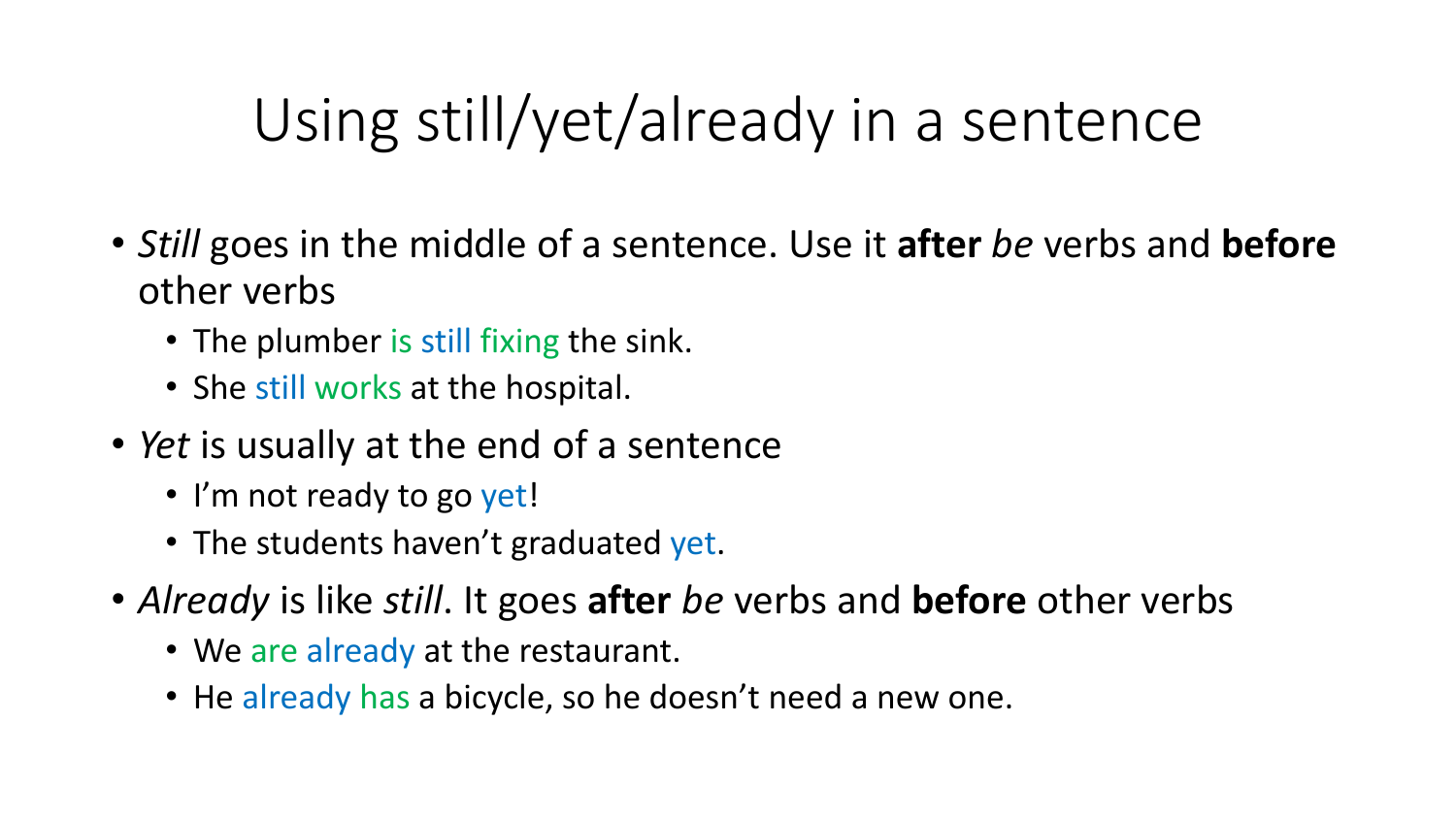#### Fix the mistakes

- 1. I haven't given him his birthday present already. yet
- 2. She played basketball in high school, and she likes to play sometimes still. still

#### yet

- 3. I didn't go vet grocery shopping. I'll go this afternoon. already
- 4. It's yet dark outside. We should go home soon.